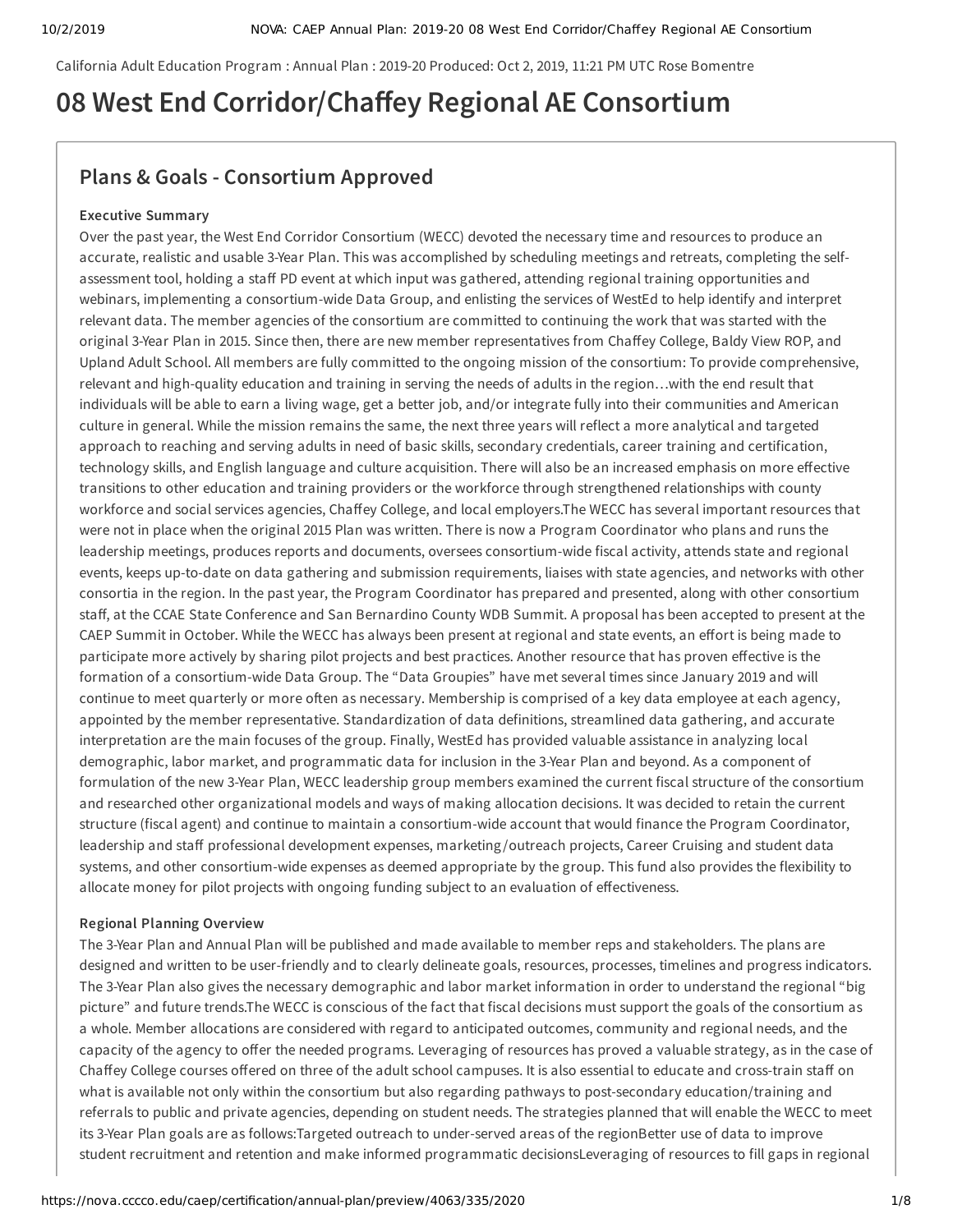CTE needsProgram expansion according to community/regional needsIncreased partnerships with workforce agencies and employersIncreased resources devoted to transition counseling (college & career)Increased collaboration with Chaffey College on co-location of classes and dual enrollment opportunitiesIndividualization of services for students through orientation programs, specialized software such as Career Cruising and Burlington English, and increased access to counselorsAcceleration of student progress through integrated programs, articulation and pathwaysMore professional development opportunities for classified and teaching staff with the end goal of increased student learningPossible formation of additional focus groupsThe WECC understands that the success of the plan must be based on measurable components. The Program Coordinator is in a position to work with member agencies on analyses of individual school data as it applies to the K-12 adult schools as well as monitor consortium-wide progress toward plan goals. Chaffey College's Dean of Institutional Research already has a system in place that tracks adult school students who enroll in college courses whether concurrently (dual-enrolled) or subsequent to leaving the adult school. This system will be modified and refined to provide a wider range of more accurate data. The leadership group is considering continuing the relationship with WestEd, which will focus on developing a series of metrics designed to enable the consortium to gauge progress toward Plan goals.

## **Meeting Regional Needs**

## **Regional Need #1**

#### **Gaps in Service / Regional Needs**

Expand and improve offerings in the areas of ABE, ASE and ESL while providing appropriate services and support to reduce students' barriers to success; improve community outreach to underrepresented areas.

#### **How do you know? What resources did you use to identify these gaps?**

Regional demographic and economic data analyzed for the 3-Year Plan indicate that these programs are still high need in the region; these data also identified the areas within the region where the need is greatest; adult education is still the "safety net" for local school district non-grads; many of these programs have waiting lists at certain points in the school year; CASAS assessment data show that many students have yet to achieve proficient levels; agency data indicate that students are still experiencing barriers to success and are in need of programs and services.

#### How will you measure effectiveness / progress towards meeting this need?

Analysis of enrollment trends; analysis of persistence, transition and outcome (progress & completion) data; analysis of student barriers and services offered; student and staff surveys; stakeholder feedback through meetings, PLC's, focus groups and events. Outreach efforts will be an area of focus with a plan based on data and measurable outcomes.

## **Regional Need #2**

#### **Gaps in Service / Regional Needs**

Expand and vary CTE offerings and workforce training, including the infusion of soft-skills across the curriculum, integration of programs and dual-enrollment opportunities; strengthen ties with county workforce agencies and employers.

### **How do you know? What resources did you use to identify these gaps?**

Plan data indicate that there is a need for CTE in certain parts of the region; identified growth sectors will provide opportunities for the large population without a Bachelor's degree; analysis of CTE programs offered through local school districts, Chaffey College, ROP and other public & private providers; increased collaboration with WIOA I & II agencies via MOU indicate an ongoing need for training. Leveraging of Chaffey College and adult school resources has resulted in increased CTE offerings for adult students across the region.

#### How will you measure effectiveness / progress towards meeting this need?

Analysis of demand and enrollment trends in CTE courses; interest lists; input from county workforce agencies and local employers; monitoring of student progress and outcome data; use of career assessment software (Career Cruising); feedback from students, staff and employers; referral data from AJCC if available. SSN's are now requested at most adult schools per district policy, and Chaffey College has been tracking CTE enrollment at the co-located classes, including dual-enrolled students.

## **Regional Need #3**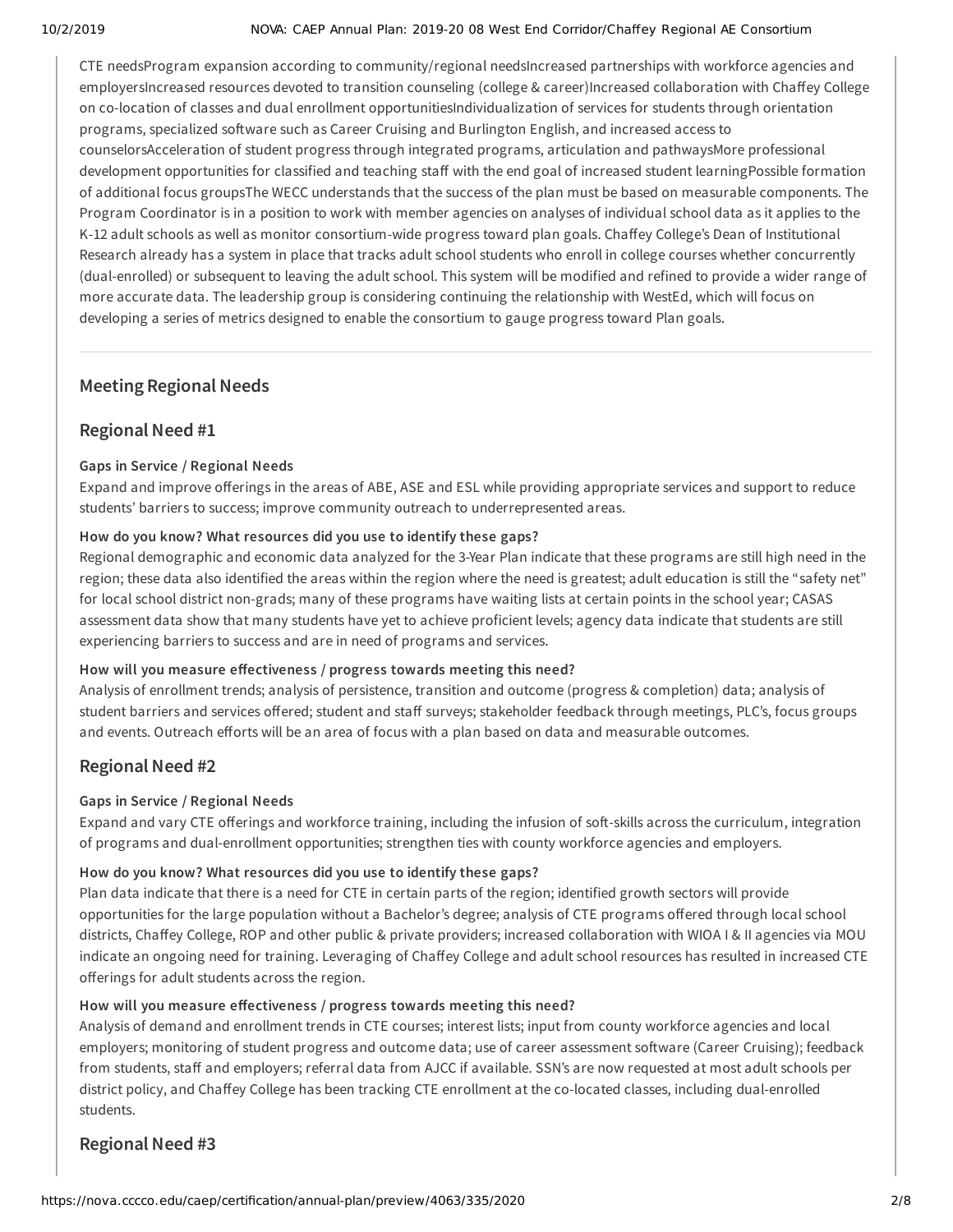#### **Gaps in Service / Regional Needs**

Increase the number of students earning post-secondary degrees, certificates and industry licenses by identifying career interests and goals early on, facilitating transitions, creating articulation agreements and career pathways, and tracking student transitions.

#### **How do you know? What resources did you use to identify these gaps?**

Analysis of enrollment, outcome and transition data indicate that there is a need to focus on this area. Survey and other data tell us that there is a significant need for improved counseling and career services at the adult schools. Student intake is examined and modified from year to year in order to improve placement and identify student goals; counselor recommendations are considered; orientation programs have been implemented or refined; curriculum has been modified and supplemental software added to accelerate student progress.

#### How will you measure effectiveness / progress towards meeting this need?

The capacity of Chaffey College to serve as an effective consortium member has increased dramatically due to the creation of the Office of Distance Education, Adult Education, and High School Partnerships in the past two years. Co-located CTE and other classes have been established at the adult schools and counseling resources have been devoted exclusively to adult student transitions. The college has developed an informal tracking system that provides much useful data to the consortium. In addition to currently available outcome data, both WIOA and non-WIOA adult schools are making an increased effort to determine employment outcomes after exit; the state is working on a system to track adult students who enroll in community college via unique ID. College and adult school ESL teachers have met at a networking /PD event and collaboration will continue at a Curriculum Institute planned for the fall. Similar HSE and CTE events are under discussion.

## **Gaps In Service**

### **New Strategies**

#### **Strategy #1**

(3-Year Plan, Themes A and H) Serve increasing numbers of students by targeting outreach efforts based on data regarding under-served areas of the region. Examine enrollment and outcome data in order to tailor programs, (offerings, schedules, modalities,) to meet the needs of students. Allocate funds to meet facility and staffing needs, including leveraging of resources.

#### **Strategy #2**

(3-Year Plan, Themes B and I) Expand CTE programs by leveraging member resources and allocating funds based on labor market data, employer input and student demand. Incorporate workforce training and skills into programs across the curriculum as appropriate, and offer integrated programs such as the WIOA II IELCE program in ESL.

#### **Strategy #3**

(3-Year Plan, Theme E) Improve career planning and advisement services at the adult schools by adding additional resources, such as counselors, career centers, technology and software, and sharing/leveraging resources across the consortium. Strengthen ties with county workforce agencies via the recent MOU between WIOA I & II agencies, and with local employers.

## **Seamless Transitions**

### **New Strategies**

#### **Strategy #1**

(3-Year Plan, Theme E) Increase the number of students who complete programs, get jobs or enroll in workforce training programs. Analyze outcome data to determine where improvement efforts should be concentrated. Provide comprehensive student services, including career assessment, transition assistance, and referrals to social service and community agencies.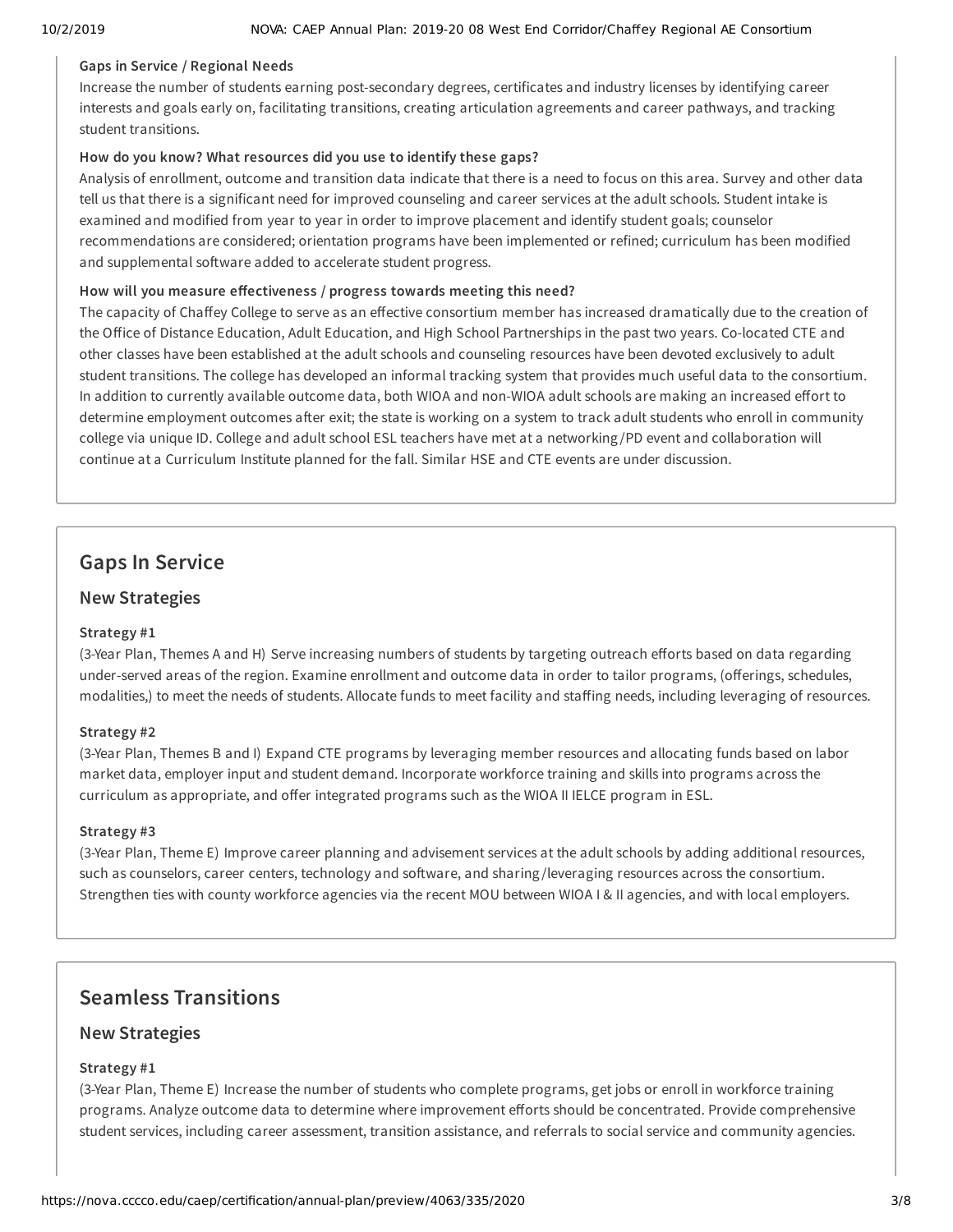Reduce the number of students who do not reach their goals by providing support such as better communication,counseling, tutoring, and referral to outside agencies.

#### **Strategy #2**

(3-Year Plan, Theme D) Increase the number of students enrolling in Chaffey College from the adult schools/ROP by supporting the regular presence of Chaffey College counselors on the adult school campuses. Create clear and accessible pathways from one level or program to another, or from the adult school or ROP program to the college. Provide opportunities for teachers to work on shared curriculum and assessment, course descriptions, skill level descriptors, and desired outcomes in order to facilitate articulation of programs.

#### **Strategy #3**

(3-Year Plan, Theme F) Improve the ease and accuracy of student data collection in order to improve accountability, participation and tracking of students. Conduct pilot implementation (as appropriate/feasible for each agency) of electronic student ID cards to track attendance and services. Continue to support the Data Group in its efforts to arrive at common definitions and streamline the process of student intake, data gathering and reporting, and interpretation of data.

## **Student Acceleration**

## **New Strategies**

#### **Strategy #1**

(3-Year Plan, Themes D and G) Allow students to move through programs more eiciently by providing varied schedules and modalities, such as distance learning and supplemental software available outside the classroom. Implement and intensify orientation programs, including the inclusion of basic technology training and career/college assessment. Pilot programs as cohort models to evaluate their success.

#### **Strategy #2**

(3-year Plan, Themes E, I and J) Implement integrated programs so students can start earlier on their career path. The three WIOA II adult schools offer this through the EL Civics/IELCE program for ESL students, and ESL students at these schools may also have access to basic skills and introductory CTE classes. Supplementary software programs such as Burlington English provide ESL students with introductory vocabulary by career, and weave workforce skills throughout the curriculum. Implementation of CCRS-based curriculum is taking place across programs.

#### **Strategy #3**

(3-Year Plan, Theme B) Establish academic and career pathways within and between consortium member schools. Support teachers and program managers with the time and resources to develop and document these pathways. Advise students early on of the avenues available to them; help students to identify academic or career aptitudes and goals.

## **Professional Development**

## **New Strategies**

#### **Strategy #1**

(3-Year Plan, Theme C) Collaborate and leverage resources in order to offer more and better professional development and networking opportunities to staff. In addition to the Data Group, consider formation of other focus groups that would, among other things, make recommendations for targeted training and collaboration. Increase opportunities for Chaffey College and adult school/ROP staff to meet.

#### **Strategy #2**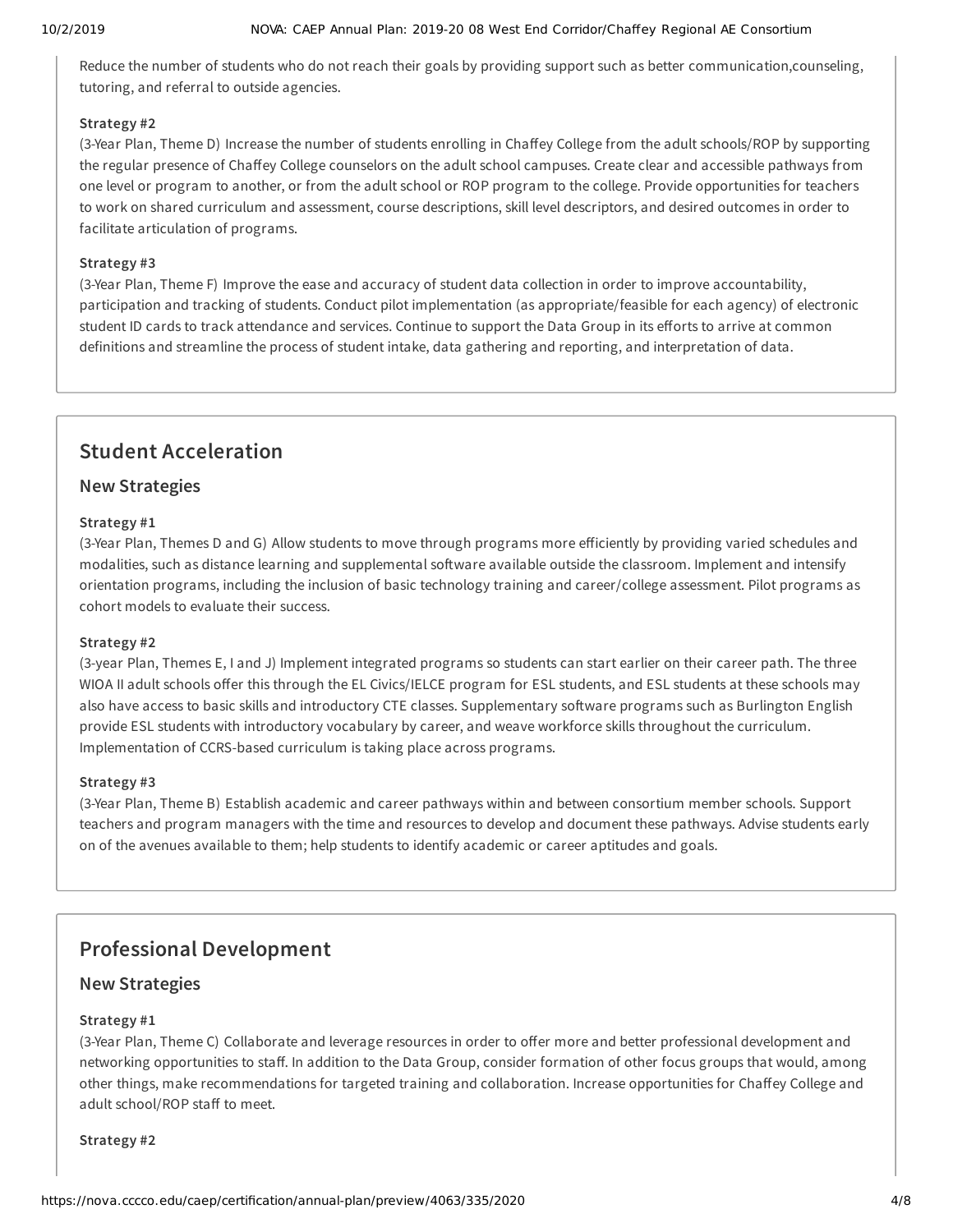(3-Year Plan, Theme C) Continue to seek out and support training and professional learning opportunities offered through members, local, regional and state agencies and professional associations, including WIOA II providers (CALPRO, OTAN, CASAS.) Participate more actively as presenters and facilitators as a consortium and as member agencies.

#### **Strategy #3**

(3-Year Plan, Themes C and F) Make better use of enrollment and outcome data to drive professional development. Get input from staff regarding how students could be better served and make faster progress toward reaching goals. Work with WestEd or other consultant to determine what data is most useful and important to the consortium and to translate this data into concrete strategies for use at the administrative, classroom and student level.

## **Leveraging Resources**

## **New Strategies**

### **Strategy #1**

(3-Year Plan, Theme E) Pursue a closer collaboration with the local WDB/AJCC through participation in the county WIOA I & II MOU. Adult school and ROP staff have attended regional events, have given presentations regarding adult education opportunities, and have hosted workforce meetings. A desk reference and referral process have been piloted, staff have participated in cross-training opportunities, and co-location of personnel and services is being considered.

#### **Strategy #2**

(3-Year Plan, Theme B) Continue to offer co-located Chaffey College classes and facilitate dual enrollment opportunities for adult school students. This pilot is now going into its third year with Chaffey College classes located at three of the four adult schools. The college has been allocated additional funds to expand counseling resources at the adult schools. Emphasis will be placed on providing support for students who are eligible to dual-enroll in college classes and others who are ready to transition to the college having completed HSE/HSD programs.

#### **Strategy #3**

(3-Year Plan, Theme B) Leverage staffing and facilities resources of adult schools/ROP and Chaffey College in order to improve the variety of programs, schedules and modalities available to students. Program mapping and analysis of enrollment data will be used to determine where leveraging would be useful. Examples include summer ESL and Pharmacy Tech at FAS, the direct instruction HSD program at CAS, and the HVAC lab at CVAS. The consortium is exploring the possibility of a consortiumwide referral form to facilitate enrollment at member schools.

## **Fiscal Management**

## A narrative justifying how the planned allocations are consistent with the annual adult education plan which is based on **your CAEP 3-year plan.**

The WECC has made good progress toward reaching the goals identified in its original (2015) Regional 3-Year Plan. Collaboration is now the norm rather than an experiment mandated by the state. The consortium's new 3-Year Plan builds upon the successes and lessons learned in the past four years. Rather than working independently, member schools plan, strategize, and share resources in order to meet regional needs. Most decisions, including fiscal ones, are reached by consensus. The consortium follows the fiscal agent model and maintains a central account designed to cover consortium-wide expenses. This system has served the consortium well, as it provides the financial flexibility necessary for support of projects and resources that benefit all members, such as the Program Coordinator, Career Cruising software, WestEd, data analytics, and professional development for both certificated and classified personnel. Input from stakeholders, including student and staff surveys, is also taken into account as appropriate when making allocation decisions. Collaboration with local Workforce Development agencies has added a new dimension to professional development for staff, and employment and training opportunities for students.Consortium leadership meets regularly to review and approve fiscal matters, including any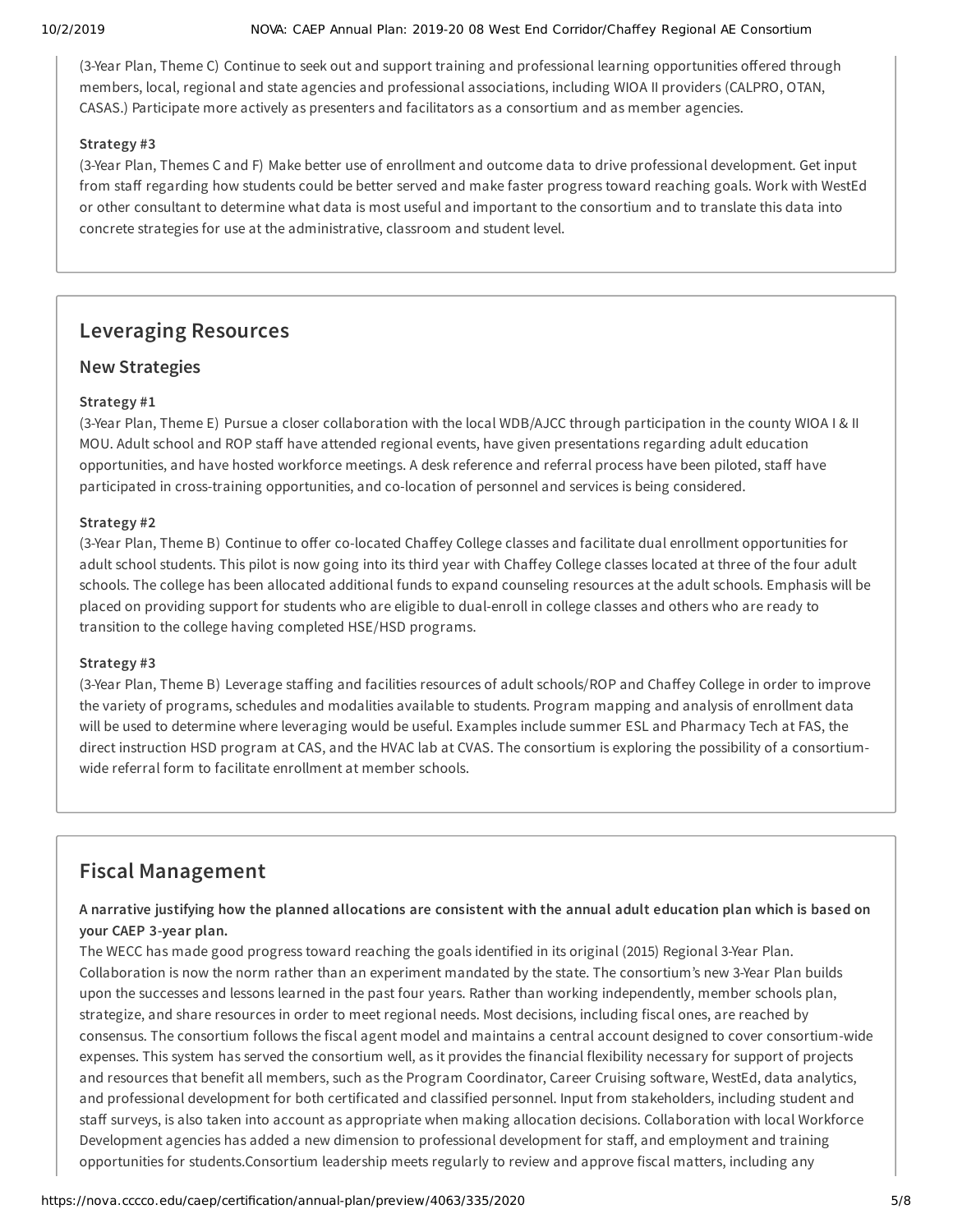necessary revisions or amendments. Allocation decisions have always taken the following considerations into account:Plan goals Regional gaps and redundanciesDemographic and labor market trendsCommunity characteristics and needsMember strengths, limitations, and potential to leverage other resourcesVolume of students servedAbility to serve adult students through highly flexible, low-cost programsESL; Basic and Secondary Skills: The majority of allocations to adult schools go to fund large, high-demand programs such as ESL, ABE, HSE and HSD. The new Plan has identified a continuing need to expand these programs and recruit students from areas of the region where the need is high but enrollment is low. Funds are also devoted to acceleration of student progress through integrated education, including WIOA II/IELCE models, supplemental software, orientation programs, support classes, counseling and tutoring centers.CTE: Plan goals include CTE offerings that are "aligned with the needs of regional employers and industry trends." Significant amounts of funds allotted to adult schools/ROP are used for new program development and to continue established CTE programs that have proven effective, such as computer skills, healthcare-related classes, and welding. Some of these programs are quite expensive, and the goal is to keep the cost of participation down. Chino Valley has put a large part of its funding toward the development of an HVAC lab where Chaffey College offers courses. This model of leveraging member resources is being used more as pilot programs prove successful.Transitions: The members are aware of the need to devote more resources to facilitate transitions to college, workforce, and other training providers. The consortium has voted to allocate additional funds to Chaffey College in order to provide more transition counselors, and the adult schools are adding counselors and Career Center facilities. Career-Cruising continues to be financed by the consortium for all members. As the result of a pilot program involving dual-enrolled students on the adult school campuses, the consortium has partnered with other organizations to change state policy and drive financial aid reform. Specifically, this collective has partnered to create California Senate Bill SB 554 and Ability to Benefit (ATB) reform in the state, both of which provide structural incentives and supports to improve post-secondary transitions for adults without high school diplomas.Professional Development: The consortium has always set aside funds in the consortiumwide account to support the professional development needs of members and their staffs under the umbrella of consortium goals. This continues to be an area of priority, including planned consortium-wide events and the possible creation of more focus groups or PLC's. There is also a need to make better use of staff feedback and program data in order to determine areas of improvement. Data: WestEd was contracted by the consortium in the spring to help compile and interpret consortium and regional data, and assist in formulating the 3-Year Plan. They have participated in Data Group meetings and offered advice on how to help the group gather, standardize and interpret data more effectively. TOPSpro Enterprise and ASAP student data systems are financed through the consortium-wide account, as well as a pilot electronic ID card system for tracking student services and attendance. The consortium plans to devote the necessary funding to conduct more effective analyses of data and is looking into continuing the relationship with WestEd.

**An approach to incorporating remaining carry-over funds from prior year(s) into strategies planned for 2019-20.** Per state guidelines, agencies within the consortium fashion their approach to planning so as to meet the two-year timeline for spending funds. Carryover from year to year provides the necessary flexibility to meet the goals of the 3-Year Plan, including carryover in the consortium-wide fund. Carryover is usually the result of an agency having planned program expansion or capital projects, both of which continue into the next year due to hiring policies, facilities needs or approval processes. The consortium has added or adapted significant instructional space, including leveraged CTE facilities; added counseling resources, including more counselors and a career/transition center; and added or expanded programs with new instructional staff in the past year. Some of these projects have spanned more than a one-year period due to their cost and complexity. Data is an area of focus for the consortium in its new plan, so carryover will also be used to expand existing data tools and resources, including possibly retaining the services of a consulting firm, to provide related professional development, enhance communication with former, current and prospective students, enable more effective outreach, and support transition/tracking efforts. As infrastructure and program development efforts mature, a greater focus on staffing and enrollment will create more consistent spending and less need for carryover.

## **Certification**

#### **Baldy View ROP - Member Representative**

**Rose Bomentre**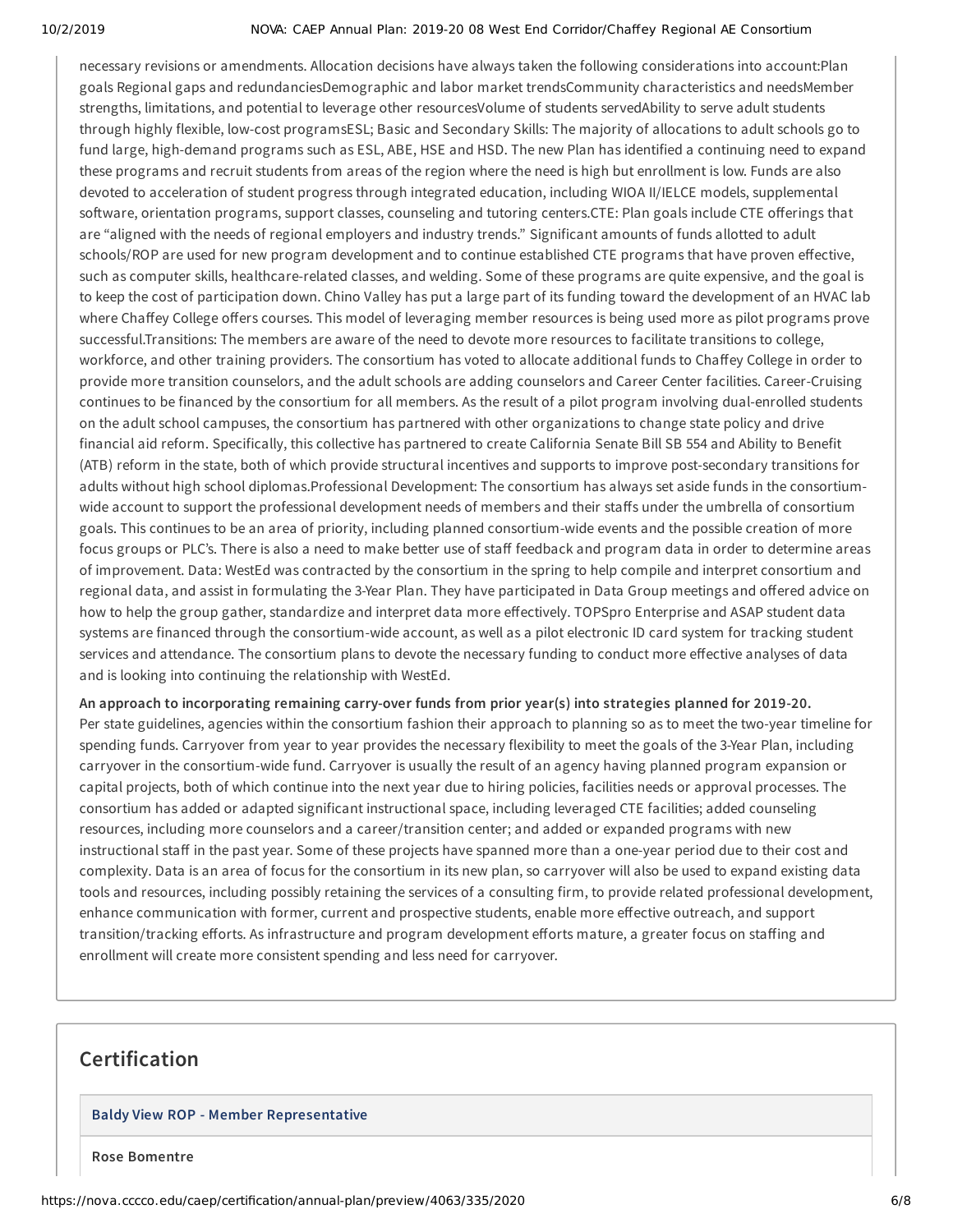Assistant Superintendent of Educational Services [rose\\_bomentre@bvrop.org](mailto:rose_bomentre@bvrop.org) (909) 980-6490 ext: 1223

### Approved by Rose Bomentre Ed.D.

**2019-10-02**

#### **Chaey CCD - Member Representative**

### **Matthew Morin**

Director of Adult Educaction and High School Partnerships matthew.morin@chaffey.edu (909) 952-6103

#### Approved by Dr. Ma tthew Morin

#### **2019-08-15**

#### **Chaey Joint Union High - Member Representative**

#### **Todd Haag**

Principal [todd\\_haag@cjuhsd.net](mailto:todd_haag@cjuhsd.net) (909) 391-5365 ext: 2800

## Approved by Chaffey Adult School Todd Haag

**2019-10-02**

#### **Chino Valley Unified - Member Representative**

#### **Carl Hampton**

[carl\\_hampton@chino.k12.ca.us](mailto:carl_hampton@chino.k12.ca.us)

(909) 627-9613

### Approved by Carl Hampton

**2019-08-15**